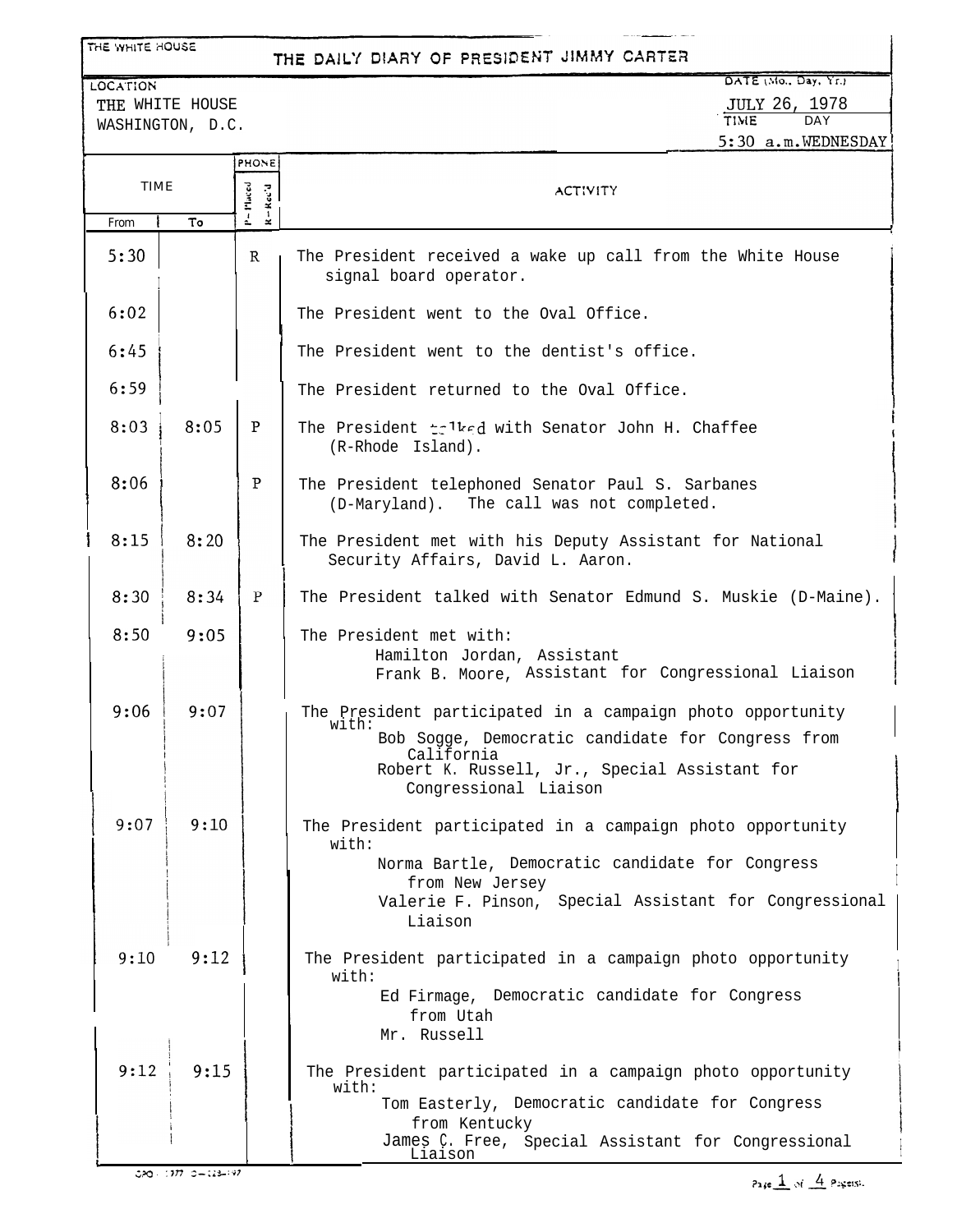## THE DAILY DIARY OF PRESIDENT JIMMY CARTER

LOCATION THE WHITE HOUSE WASHINGTON, D.C.

|                |                        | <b>PHONE</b>       |                                                                                                                                                                           |
|----------------|------------------------|--------------------|---------------------------------------------------------------------------------------------------------------------------------------------------------------------------|
| <b>TIME</b>    |                        | $-$ Maced<br>Rec'd | <b>ACTIVITY</b>                                                                                                                                                           |
| From           | Т٥                     |                    |                                                                                                                                                                           |
| 9:15           | 9:18                   |                    | The President participated in a campaign photo opportunity<br>with:                                                                                                       |
|                |                        |                    | Don Barnett, Democratic candidate for Congress<br>from South Dakota                                                                                                       |
|                |                        |                    | Robert N. Thomson, Special Assistant for Congressional<br>Liaison                                                                                                         |
| 9:30           | 9:35                   |                    | The President participated in a photo opportunity with<br>Ambassador-at-Large Arthur J. Goldberg and his family.<br>For a fist of attendees, see APPENDIX "A."            |
| 9:33           |                        | $\, {\bf p}$       | The President telephoned Robert M. Goldberg, son of<br>Ambassador Goldberg in Anchorage, Alaska. The call<br>was not completed.                                           |
| 9:35           |                        |                    | The Presidential party went to the Rose Garden.                                                                                                                           |
| 9:35           | 9:52                   |                    | The President participated in a ceremony to present<br>the Medal of Freedom to Ambassador Goldberg. For a<br>list of attendees, see APPENDIX "B."<br>Members of the press |
|                |                        |                    | The President addressed guests attending the ceremony.                                                                                                                    |
| 9:52           |                        |                    | The President, Ambassador and Mrs. Goldberg returned to<br>the Oval Office.                                                                                               |
| 9:52           | 9:56                   |                    | The President met with Ambassador and Mrs. Goldberg.                                                                                                                      |
| 9:52           | 9:54                   | P                  | The President talked with Robert M. Goldberg.                                                                                                                             |
| 9:57           | 10:00                  | R                  | The President talked with the First Lady.                                                                                                                                 |
| 10:02<br>10:02 | 10:58<br>10:30         |                    | The President met with:<br>Margaret "Midge" Costanza, Assistant<br>Gerald M. Rafshoon, Assistant for Communications                                                       |
|                | $10:58$   11:18        |                    | The President met with:<br>Mr. Jordan<br>Joseph L. "Jody" Powell, Press Secretary                                                                                         |
| 11:18          |                        |                    | The President went to the Cabinet Room.                                                                                                                                   |
| 11:18          | 12:04                  |                    | The President met to discuss health issues with officers of<br>the American Medical Association (AMA). For a list of<br>attendees, see APPENDIX "C, "                     |
|                | GAO - 177 - G⊷ 173–197 |                    |                                                                                                                                                                           |

 $Q2Q = 1977 - Q = 123 - 197$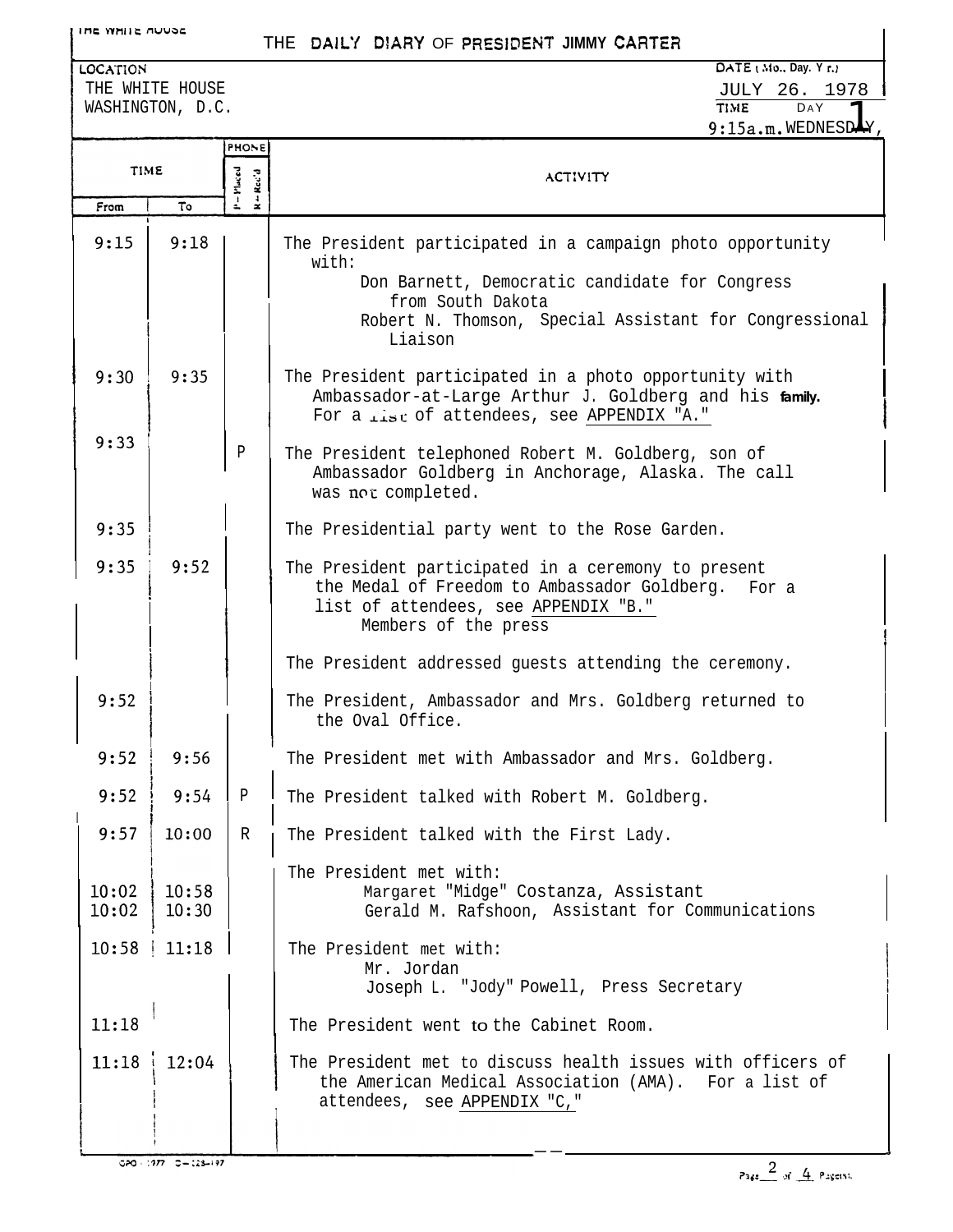| THE WHITE HOUSE |                                     |                                     | THE DAILY DIARY OF PRESIDENT JIMMY CARTER                                                                                                                                               |  |
|-----------------|-------------------------------------|-------------------------------------|-----------------------------------------------------------------------------------------------------------------------------------------------------------------------------------------|--|
| <b>LOCATION</b> |                                     |                                     | DATE(Mo., Day, Yr.)                                                                                                                                                                     |  |
|                 | THE WHITE HOUSE<br>WASHINGTON, D.C. |                                     | <b>JULY 26, 1978</b><br>TIME DAY                                                                                                                                                        |  |
|                 |                                     |                                     | 12:05 p.m.WEDNESDAY                                                                                                                                                                     |  |
| PHONE           |                                     |                                     |                                                                                                                                                                                         |  |
| <b>TIME</b>     |                                     | $P = P$ laced<br>$R - \text{Rec}$ d | <b>ACTIVITY</b>                                                                                                                                                                         |  |
| From            | Т٥                                  |                                     |                                                                                                                                                                                         |  |
| 12:05           | 1:03                                |                                     | The President met to discuss the recent foreign affairs<br>seminar with Members of Congress and the upcoming<br>legislative agenda with Representative Richard Bolling<br>(D-Missouri). |  |
| 12:08           |                                     |                                     | The President and Representative Bolling went to the patio<br>outside the Oval Office.                                                                                                  |  |
|                 |                                     |                                     | The President and Representative Bolling had lunch.                                                                                                                                     |  |
| 1:03            |                                     |                                     | The President returned to the Oval Office.                                                                                                                                              |  |
| 1:15            | 1:30                                |                                     | The President met to discuss the President's Council on<br>Physical Fitness and Sports with Governor Jerry Apodaca<br>(D-New Mexico).                                                   |  |
| 2:58            | 3:00                                | P                                   | The President talked with Representative James C. Wright<br>$(D-Texas)$ .                                                                                                               |  |
| 3:01            | 3:05                                | P                                   | The President talked with Representative George H, Mahon<br>$(D-Texas)$ .                                                                                                               |  |
| 3:11            | 3:14                                | ${\bf P}$                           | The President talked with Governor Michael S. Dukakis<br>(D-Massachusetts).                                                                                                             |  |
| 3:50            |                                     |                                     | The President returned to the second floor Residence                                                                                                                                    |  |
| 4:00            |                                     |                                     | The President went to the tennis courts.                                                                                                                                                |  |
|                 |                                     |                                     | The President played tennis with Mr. Jordan,                                                                                                                                            |  |
| 4:02            | 4:08                                |                                     | The President was joined by the First Lady.                                                                                                                                             |  |
| 5:09            | 5:10                                | $\mathbb{R}$                        | The President talked with Mr. Moore.                                                                                                                                                    |  |
| 6:03            |                                     |                                     | The President returned to the second floor Residence.                                                                                                                                   |  |
| 6:23            |                                     |                                     | The President returned to the Oval Office.                                                                                                                                              |  |
| 6:51            |                                     |                                     | The President returned to the second floor Residence.                                                                                                                                   |  |
| 7:30            | 11:18                               |                                     | The President and the First Lady hosted a dinner meeting<br>for representatives of the news media. For a list of<br>attendees, see APPENDIX "D."                                        |  |
| 7:47            |                                     |                                     | The Presidential party had dinner.                                                                                                                                                      |  |